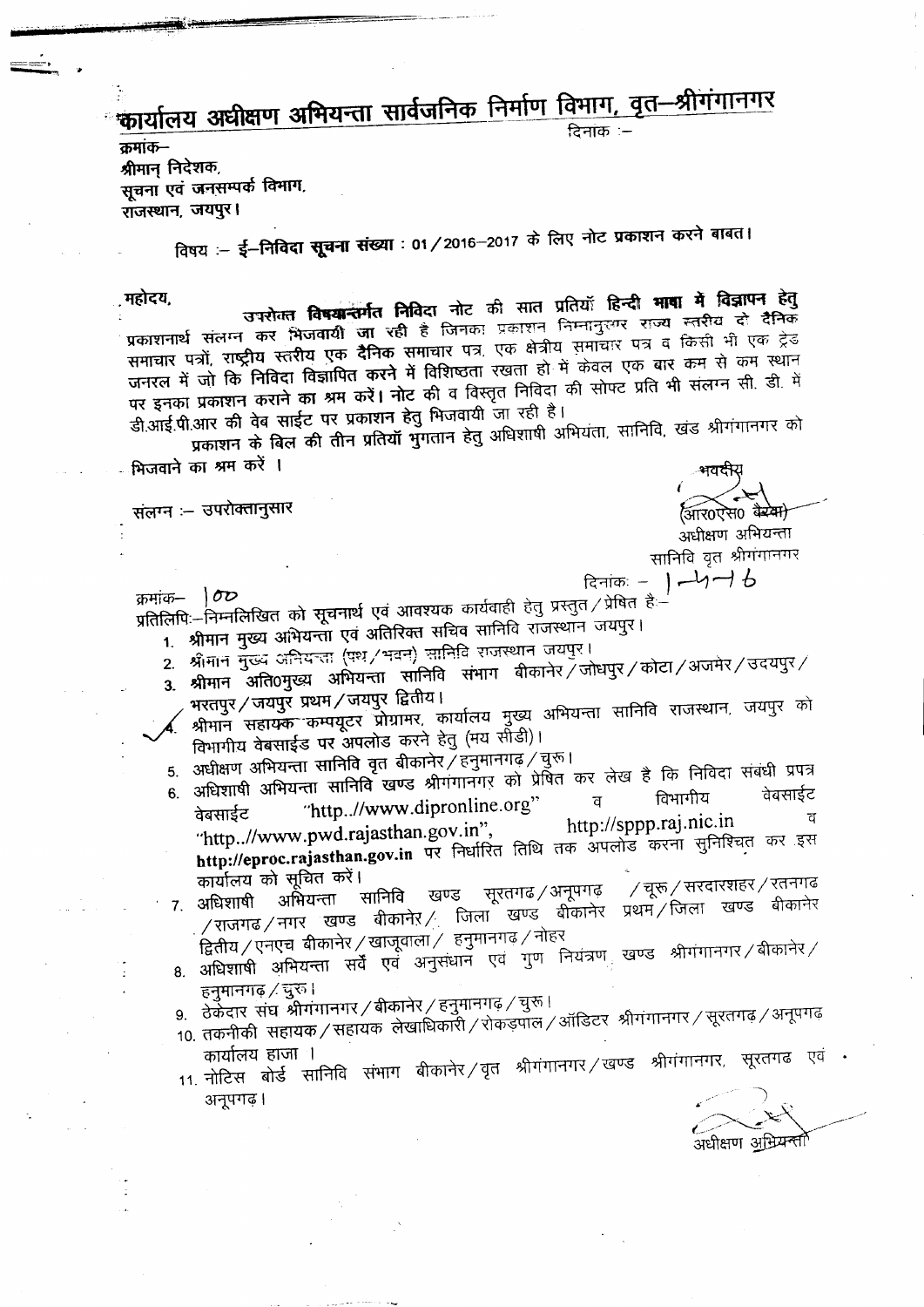# समाचार पत्नों में प्रकाशन हेत् कार्यालय अधीक्षण अभियन्ता,सा0नि0वि0 वृत्त श्रीगगानगर

दिनांकः  $-$ 

### <u>ई-निविदा सूचना</u> संख्या 01 / 2016-17

.<br>क्रमांक–

## (सड़क/मवन कार्य)

राजस्थान के राज्यपाल महोदय की ओर से सड़क/मवन कार्य जिसमें कार्य का दोष निवारण एवं उनके सुधार (डिफेक्ट लाईबिलिटी पीरियड) का उत्तरदायित्व कार्य पूर्णता के पश्चांत तीन वर्ष तक रहेगा, के लिए सार्वजनिक निर्माण विमाग राजस्थान में उपयुक्त श्रेणी में पंजीकृत संवेदकों एवं अन्य राज्य सरकार /केन्द्र सरकार के अधिकृत संगठनों / केन्द्रीय लोक निर्माण विभाग / डाक एवं दूर संचार विभाग / रेलवे इत्यादि में उपयुक्त श्रेणी में पंजीकृत संवेदकों, जो कि राजस्थान सरकार के एए, ए, के संवेदकों के समकक्ष हों, से निर्धारित प्रपत्र में ई-टेन्डरिंग प्रक्रिया द्वारा ऑन लाईन निविदायें आमन्त्रित की जाती है। आर.पी.डब्ल्यु.ए. 100 की शर्तें लागु होंगी। निविदा से सम्बन्धित विवरण वेबसाईट http://dipronline.org". एवं विमागीय वेबसाईट http://eproc.rajasthan.gov.in, http://sppp.raj.nic.in एवं http://www.pwd.rajasthan.gov.in पर देखा जा सकता है। उक्त कार्य के निविदा प्रपत्र निविदा आवेदन, डाउनलोड करने की दिनांक 02 मई 2016 प्रातः 10.00 बजे से 19 मई 2016 प्रातः 10.30 बजे तक रहेगी।

**REFOLUTION** र्रवा) अधीयण अंभियन्ता

सानिवि वृत श्रीगंगानगर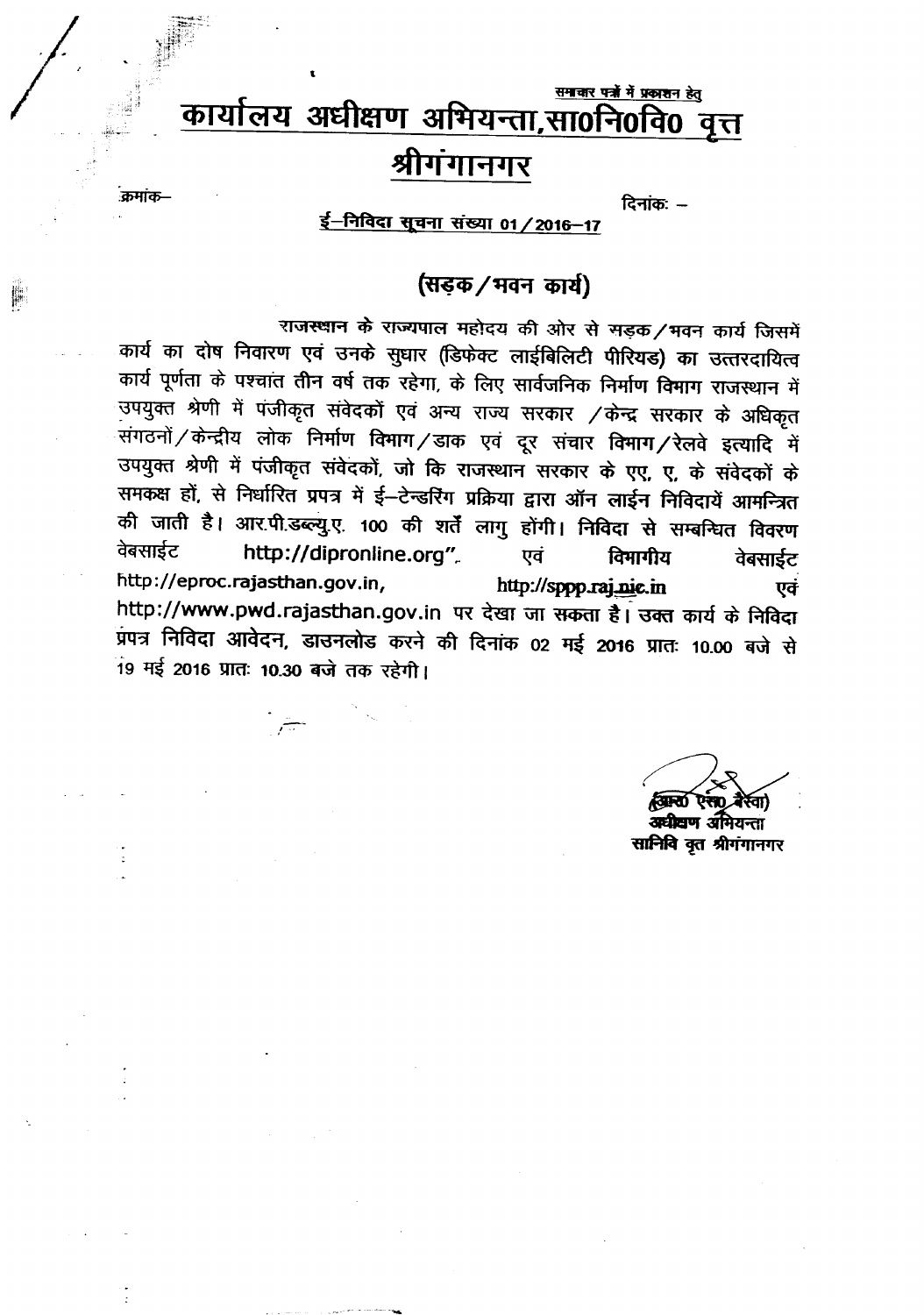# $\mathbf{E}$  and  $\mathbf{E}$  and  $\mathbf{E}$  and  $\mathbf{E}$  and  $\mathbf{E}$  $\frac{3}{4}$   $\frac{3}{4}$   $\frac{1}{4}$   $\frac{1}{4}$   $\frac{1}{4}$   $\frac{1}{4}$   $\frac{1}{4}$   $\frac{1}{4}$   $\frac{1}{4}$   $\frac{1}{4}$   $\frac{1}{4}$   $\frac{1}{4}$   $\frac{1}{4}$   $\frac{1}{4}$   $\frac{1}{4}$   $\frac{1}{4}$   $\frac{1}{4}$   $\frac{1}{4}$   $\frac{1}{4}$   $\frac{1}{4}$   $\frac{1}{4}$   $\frac{1}{4}$

,

 $\overline{1}$ . मुख्यालय का नाम कार्यालय अधीक्षण अभियन्ता सावनिवरीक वृत्त<br>श्रीगंगानगर। श्रीगंगानगर्। निविदा का कार्य  $\overline{2}$ सड़क/मवन कार्य निविदा की कुल लागत 45.00 लाख रुपये<br>कुल धरोहर राशि (रूपयो में) । अनमानित नगर न 3. 4. -<br>अनुमानित लागत की 2 प्रतिशत या नियमानुसार निविदा शुल्क<br>प्रोसेसिंग फौस 5. . I 6. 500/- (ड्राफ्ट/बैंकर चैक की स्केन प्रति अटेच करें) निविदा आवेदन /डाउन लोड 7.' करने की तारीख <sup>02</sup> नई 2016 प्रांत: <sub>10.00</sub> <sup>10.30</sup> बजे तक 2016 JlRJ: निविदा जमा कराने की 8. दिनांक <sup>02</sup> 73 2016 प्रातः <sub>10.00</sub> 11.00 बजे तक **11.00 बजे तक** निविदा शुल्क, प्रोसेसिंग फीस 9.  $(1)$  19 मई 2016 प्रातः 11.15 बजे से 23 मई 2016 *ए*वं घरोहर राशि जमा करवाने ्रातः 10.30 बजे तक सम्बन्धित कार्यालय में।<br>प्रातः 10.30 बजे तक सम्बन्धित कार्यालय में। की तारीख (2) -qq; 3JlR *V<i* -qq; <sup>~</sup> **(f;J4f(>RJ <sup>~</sup> <sup>19</sup> lft** 2016 को प्रातः 11:15 बजे से सांय 6:00 बजे तक। निविदा खोलने की दिनांक 10.  $23$   $75$   $2016$  सुबह 11.30 बजे

(आर0 एस0 बैरवा) अवीक्षण अभियन्ता सानिवि वृत श्रीगंगानगर

3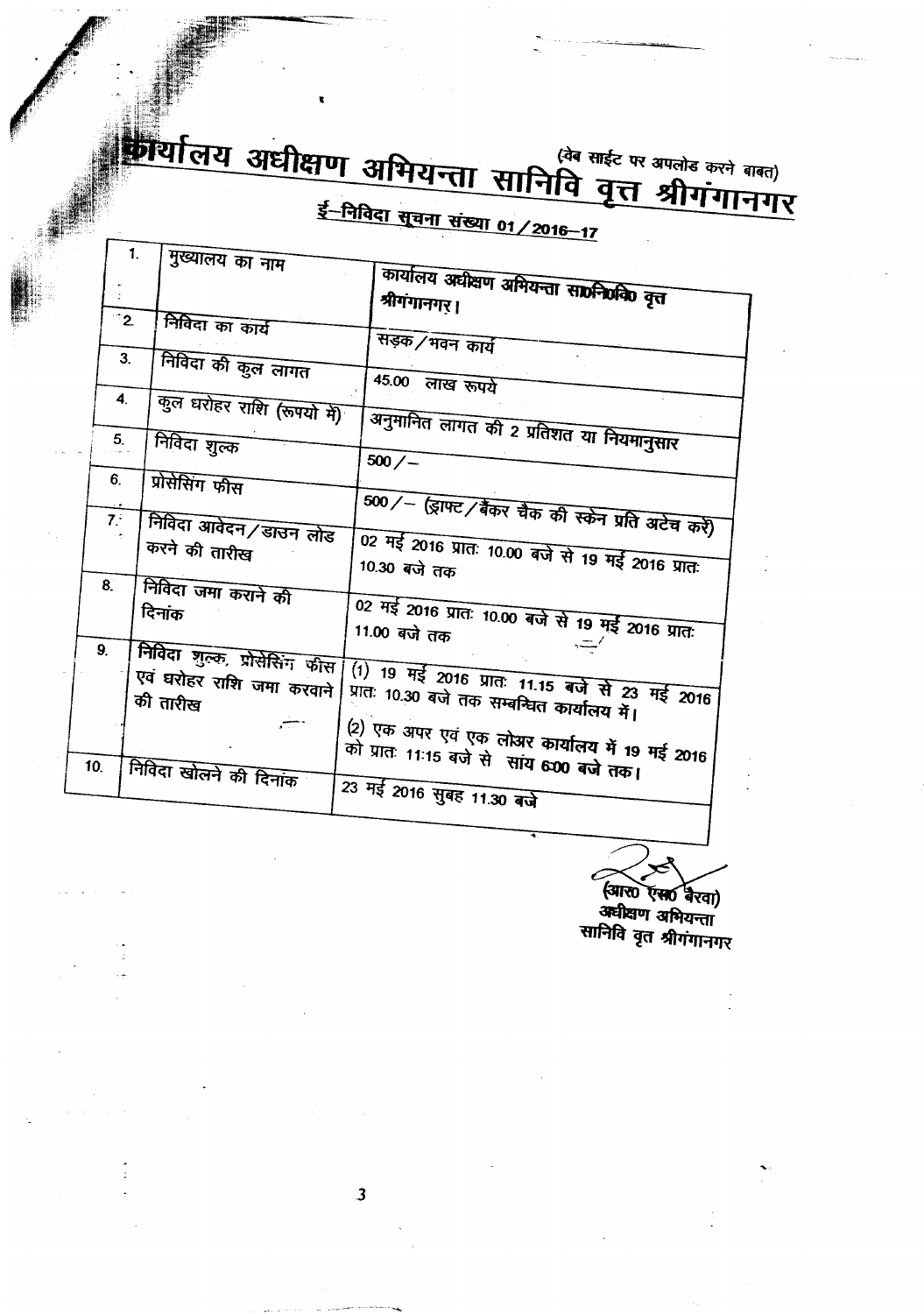अधीक्षण अभियन्ता सार्वजनिक निर्माण विमाग, वृत-श्रीगंगानगर

<u>ई-निविदा सूचना संख्या : 01/2016-17</u> राजस्थान के राज्यपाल महोदय की ओर से निम्नलिखित सड़क/भवन कार्य जिसमें कार्य का दोष निवारण एवं उनके सुधार (डिफेक्ट लाईबिलिटी पीरियड) का उत्तरदायित्व कार्य पूर्णता के पश्चात तीन वर्ष तक रहेगा, हेतु उपयुक्त श्रेणी में सार्वजनिक निर्माण विमाग राजस्थान में पंजीकृत संवेदकों एवं<br>तीन वर्ष तक रहेगा, हेतु उपयुक्त श्रेणी में सार्वजनिक निर्माण विमाग राजस्थान में पंजीकृत संवेदकों एवं अन्य राज्य सरकार किन्द्र सरकार के अधिकृत संगठनों किन्द्रीय लोक निर्माण विभाग हुए प्राप्त पर पर रहे<br>अन्य राज्य सरकार किन्द्र सरकार के अधिकृत संगठनों किन्द्रीय लोक निर्माण विभाग डाक एवम् दूर संचार विमाग/रेल्वे इत्यादि में पंजीकृत संवेदकों, जो कि राजस्थान सरकार के एए. ए श्रेणी के संवेदकों<br>संचार विमाग/रेल्वे इत्यादि में पंजीकृत संवेदकों, जो कि राजस्थान सरकार के एए. ए श्रेणी के संवेदकों समार स्थान र स्टब्स के स्वास्ति प्रपत्र में ई- टेन्डरिंग प्रक्रिया द्वारा आक्रम लाईन निविदा अ

| क्र<br>lस. | जिला        | कार्य का नाम                                                               | अनुमानित<br>लागत<br>. रू० लाखों<br>मे) | 2%   | घरोहर राशि<br>(रू० लाखों में)<br>1/2% | निविदा<br>शुल्क<br><b>(रूपयों</b><br>刊 | কাব<br>पूर्ण<br>करने<br>की | निविदा प्रपत्र<br>, विक्रय / प्राप्ति              |  |
|------------|-------------|----------------------------------------------------------------------------|----------------------------------------|------|---------------------------------------|----------------------------------------|----------------------------|----------------------------------------------------|--|
|            |             | श्रीगंगानगर-हनुमानगढ सडक<br>(रा0उ0मार्ग-36) लालगढ                          |                                        |      |                                       |                                        | अवदि                       | कार्यालय                                           |  |
| L.         | श्रीगंगानगर | , जाटान किमी 17/0 से<br>. 19/0 में सीसी सडक मय<br>ाला निर्माण का शेष कार्य | 45.00                                  | 0.90 | 0.23                                  | $500/-$                                | 3 माह                      | अवीवण अभियन्ता<br>, सा <b>ग्र नि</b> ग्र विग्र वृत |  |
|            |             | निविंदा प्रपन्नों <del>को केन</del> समाप                                   |                                        |      |                                       |                                        |                            | श्रीनंगानगर                                        |  |

को वेब साईट http://eproc.rajasthan.gov.in से डाउनलो<del>ड</del> किया जा सकता है। इन निविदाओं में माग लेने वाले संवेदक निविदा को इलेक्ट्रोनिक फारमेट में http://eproc.rajasthan.gov.in पर जमा कराऐं। निविदा हेतु पात्र संवेदकों की श्रेणी:--वेबसाईट <u>करी के कि</u>

| लिया गा सामा तक          |                |                   |
|--------------------------|----------------|-------------------|
| रू0 300 लाख तक           |                | िएर श्रेणी संवेदक |
|                          |                | ए श्रेणी संवेदक   |
| रू0 150 लाख तक           | $\ddot{\cdot}$ |                   |
| <sup>रू0</sup> 50 लाख तक | ÷              | बी श्रेणी संवेदक  |
| <sup>रू0</sup> 15 लाख तक |                | सी श्रेणी संवेदक  |
|                          | ÷              | डी श्रेणी संतेतक  |
|                          |                |                   |

1-धरोहर राशि निविदा प्रपत्र में दर्शाई गई कुल अनुमानित लागत की दो प्रतिशत होगी एवं सार्वजनिक निर्माण विमाग राजस्थान में पंजीकृत संवेदकों से धरोहर राशि पी डब्ल्यु एफ एण्ड ए आर के नियमानुसार ं स्वरंग अभियंता खण्ड श्रीगंगानगर के नाम देय होगी । 2–निविदा प्रपत्रों हेतु आवेद्न/डाउनलोड की अवधि दिनांक– 02 मई 2016 प्रातः 10.00 बजे से

<sup>3–(अ)निविदा प्रपत्र इलेक्ट्रोनिक फॉरमेट में बेव साईट http://eproc.rajasthan.gov.in,</sup> http://sppp.raj.nic.in पर दिनांक 02 मई 2016 प्रातः 10.00 बजे से 19 मई 2016 प्रातः 11.00 बजे तक जमा कराये जा सकते है एवं प्राप्त निविदायें इत्तेक्ट्रोनिक फॉरमेट में बेवसाईट् http://cproc.rajasthan.gov.in पर संबंधित कार्यालय में दिनांक 23 मई 2016 को सुबह 11.30 बजे खोली जायेगी।

यदि किसी कारणवश उस दिन अवकाश रहता है तो अगले दिन उसी समय व उसी स्थान पर निविदायें (ब) निविदा जमा करवाने के बाद निविदा की समस्त प्रक्रिया ऑन लाइन होगी ।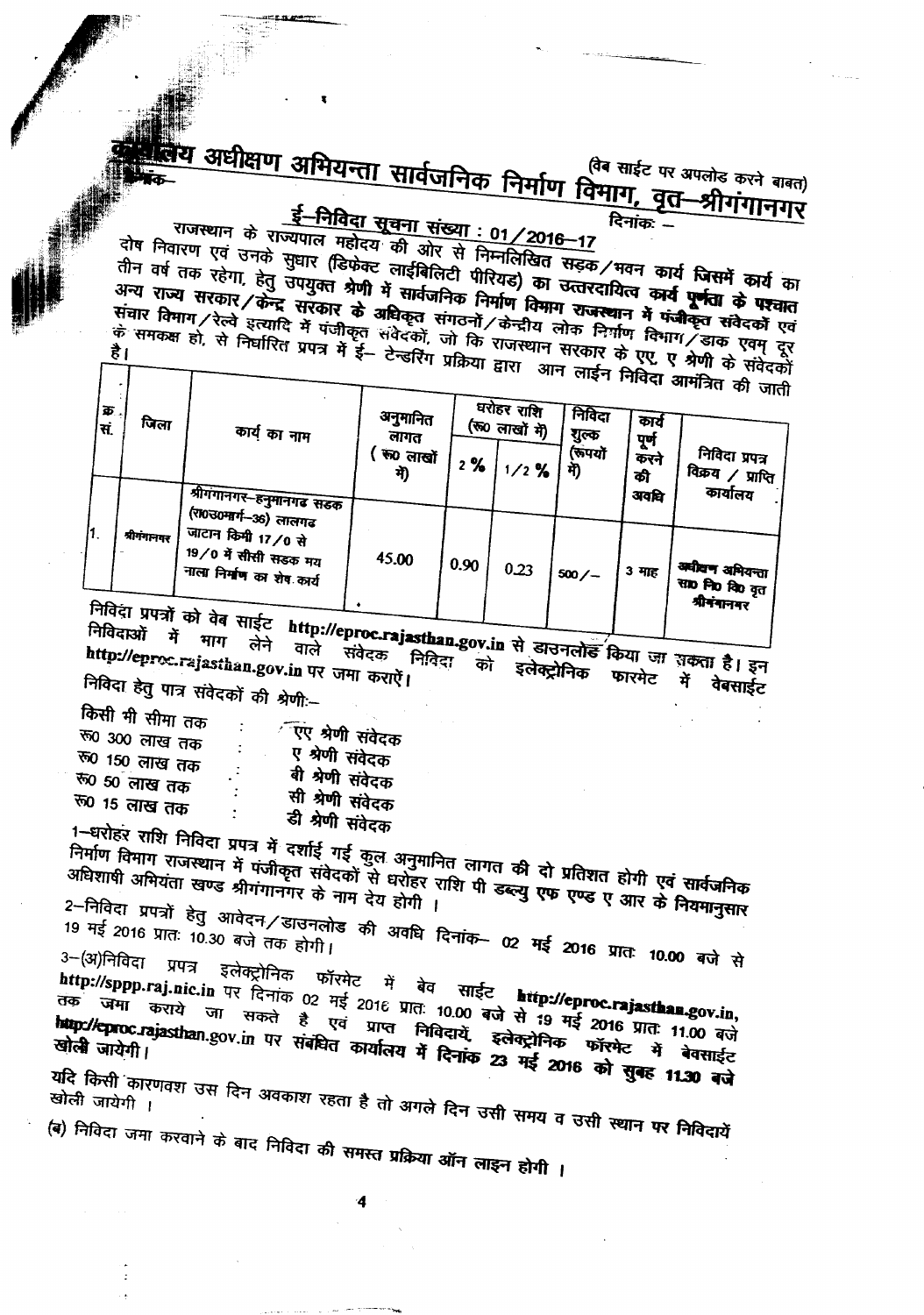.<br>(स) निविदा **खोलने की** तिथि को किसी कारणवश यदि निविदा नहीं खोली जा सकती है तो उन् ~ q;nf ~ -q f.ifcro ~ q;r q;nf \iJR\ XID ~ I ,

# 4- कार्य करने हेतु कार्य स्थल उपलब्ध है ।

5- कार्यों के सम्मुख उपरोक्तानुसार वर्णित कार्यालय में संवेदक द्वारा दिनांक 02 मई 2016 से दिनांक 18 मई 2016 तक किसी भी कॉर्य दिवस में प्रातः 9:30 बजे से दोपहर 3:30 बजे तक निविदा प्रपत्र को देखा जा सकता है अथवा वेबसाईट http://eproc.rajasthan.gov.in, http://sppp.raj.nic.in पर भी देखा जा सकता है। निविदा प्रपत्रों में निविदाकर्ता के लिए योग्यता सूचना तथा निविदाकर्ता की पात्रता, : **प्लान, स्पे**सिफिकेशन, ड्राइंग विभिन्न कार्यो की मात्रा एवं दरों का विवरण , नियम , शर्ते एवं अन्य विवरण ः≇भिंत है ।

5- निविदादाता द्वारा निविदा शुल्क / प्रोसेसिंग फीस / धरोहर <mark>राशि डिमांड ड्राफ्ट / बैंकर चैक अथवा</mark> निविदा प्रपत्रों में वर्णित किसी एक प्रकार के रूप में सम्बन्धित कार्यालय में दिनांक 19 मई 2016 प्रातः 11.15 बजे से 23 मई 2016 प्रातः 10.30 बजे तक अथवा एक अपर एवं एक लोअर कार्यालय में 19 मई 2016 को प्रातः 11:15 बजे से साय 6:00 बजे तक जमा कराना आवश्यक है ।

7– निविदा खोलने की दिनांक से 90 दिवसों तक निविदा स्वीकृति हेतु मान्य (open) रहेगी । यदि निविदाकर्ता उस अवधि में अपनी निविदा अथवा शर्तो में किसी प्रकार का संशोधन करता है अथवा अपनी निविदा वापिस ले लेता है तो उसकी धरोहर राशि जब्त कर ली जावेगी।

ानावदा वाापसे ले लेता है तो उसका बराहर सारा करते हैं.<br>-<br>- a– यदि संवेदक का नजदीकी रिश्तेदार (प्रथम रक्त सम्बन्धी व उनके पति / पत्नि) कार्य से सेन्न क्लीन वृत्त अथवा अधीनस्थ कार्यालय में खण्डीय लेखाकार अथवा सहायक अभियन्ता से लेकर अधीक्षण अभियंन्ता स्तर का किसी भी स्तर पर पदस्थापित हो तो उसके कार्य पर नियुक्त करने पर प्रतिबन्ध रहेगा।

9--राज्य सरकार में किसी भी अभियांत्रिकी विमाग में किसी भी इंजीनियर अथवा इंजीनियरिंग या प्रशासनिक कार्य पर नियुक्त राजपत्रित अधिकारी राज्य सरकार की अनुमति के बिना सेवा निवृति के 2 वर्ष तक संवेदक अथवा उसके कर्मचारी के रूप में कार्य नहीं कर सकेंगें। यदि संवेदक अथवा उसके कर्षचारियों में कोई ऐसा व्यक्ति जिसने राज्य सरकार की उक्त लिखित अनुमति निविदा जमा कराने से पहले अथवा संवेदक के यहाँ सेवाएँ लेने से पहले अनुमति नहीं ली है तो अनुबन्ध रदद किया जा - सकगा।

10--निविदादाता इन प्रपत्रों को download कर सकते है । निविदादाता द्वारा निविदा शुल्क डिमाड ड्रे के रूप में सम्बन्धित कार्यालय में निर्धारित तिथि तक जमा कराना आवश्यक है ।

(अ) वित्त विभाग के आदेश सं0 एफ.1(1)एफ.डी. / जीएफ एण्ड एआर / 2007 दिनांक 30.09.2011 (सर्कुलर  $-$  70 19/2011) के अनुसार 50.00 लाख रू0 तक की राशि के कार्यों के लिए 500/ - रू0 व 50.00 लाख रू0 से अधिक राशि के कार्यों के लिए 1000/-रू0 की राशि निविदा शुल्क के अतिरिक्त देनी होगी जो डिमांड ड्राफ्ट या बैंकर चैक के रूप में देय होगी। यह **डिमांड ड्राफ्ट या बैंकर चैक मै**नेजिंग डायरेक्टर, आरआईएसएल के पक्ष में व जयपुर में भुगतान योग्य होना चाहिए।

11– किसी भी निविदा को स्वीकार करने एवं बिना कारण बताये **निरस्त करने के समस्त अधिकार सक्ष**म अधिकारी के पास सुरक्षित है। आर. पी. डब्ल्यू. ए-100 की समस्त शर्ते मान्य होगी।

12- संवेदक द्वारा उक्त कार्यों के लिए निर्धारित मशीनरी जो निविदा की स्पेशल कंडीशन में वर्णित है, को स्वयं के पास होने या किराये पर लेने का प्रमाण-पत्र देना होगा ।

| निविदा राल्क                       |  |                |  |  |  |
|------------------------------------|--|----------------|--|--|--|
| कार्य की अनुमानित राशि (लाखों में) |  |                |  |  |  |
| ' 50 लाख से कम                     |  | 500 / — रूपये  |  |  |  |
|                                    |  | 1000 /- रूपये  |  |  |  |
| 50 लाख से 150 लाख तक               |  | 2000 / – रूपये |  |  |  |
| 150 लाख से 400 लाख तक              |  |                |  |  |  |
| <b>400 लाख से अधिक</b>             |  | 5000/- रूपये   |  |  |  |
|                                    |  |                |  |  |  |

### जल्क निम्नासार निर्वारित है: